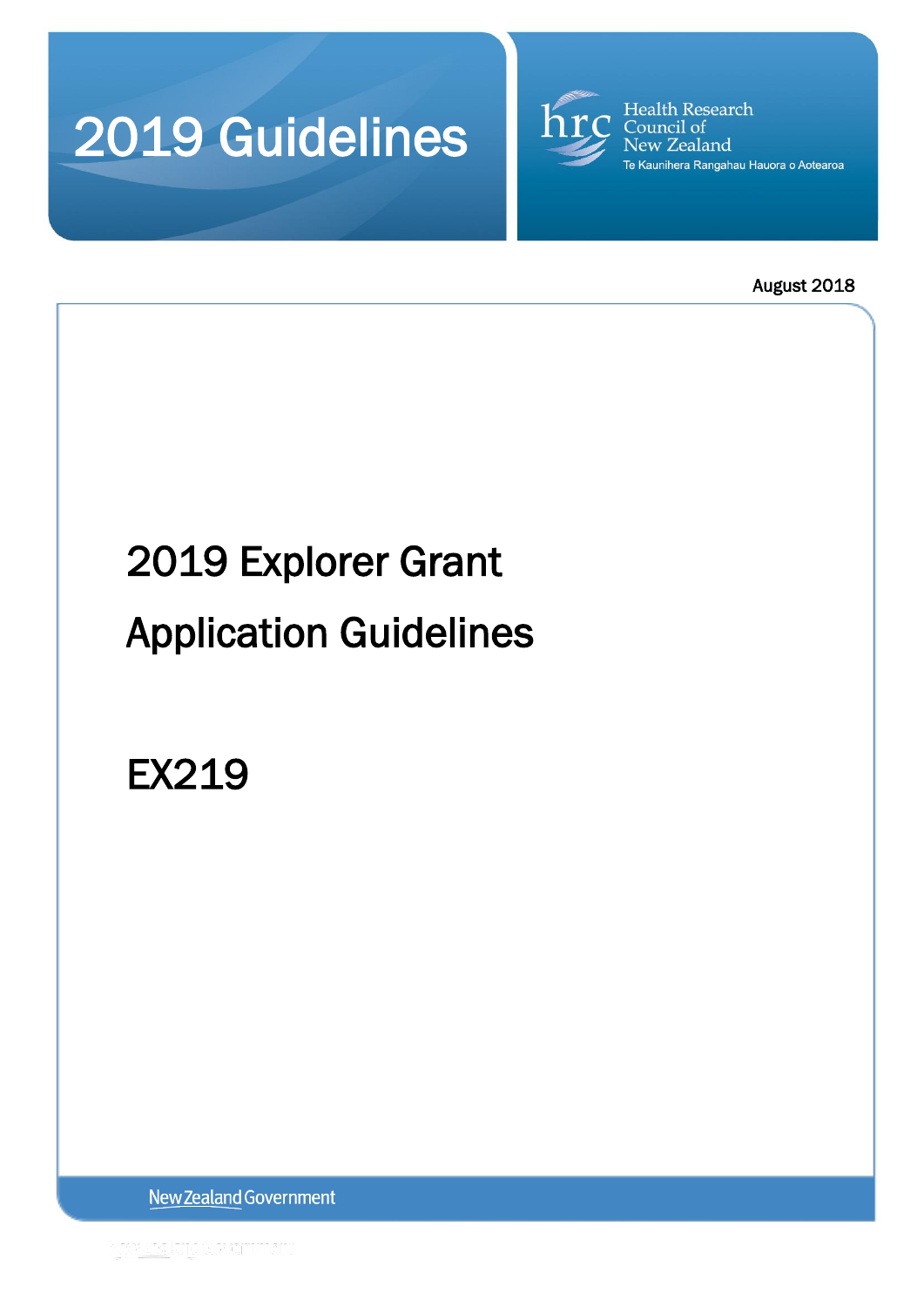# **Table of Contents**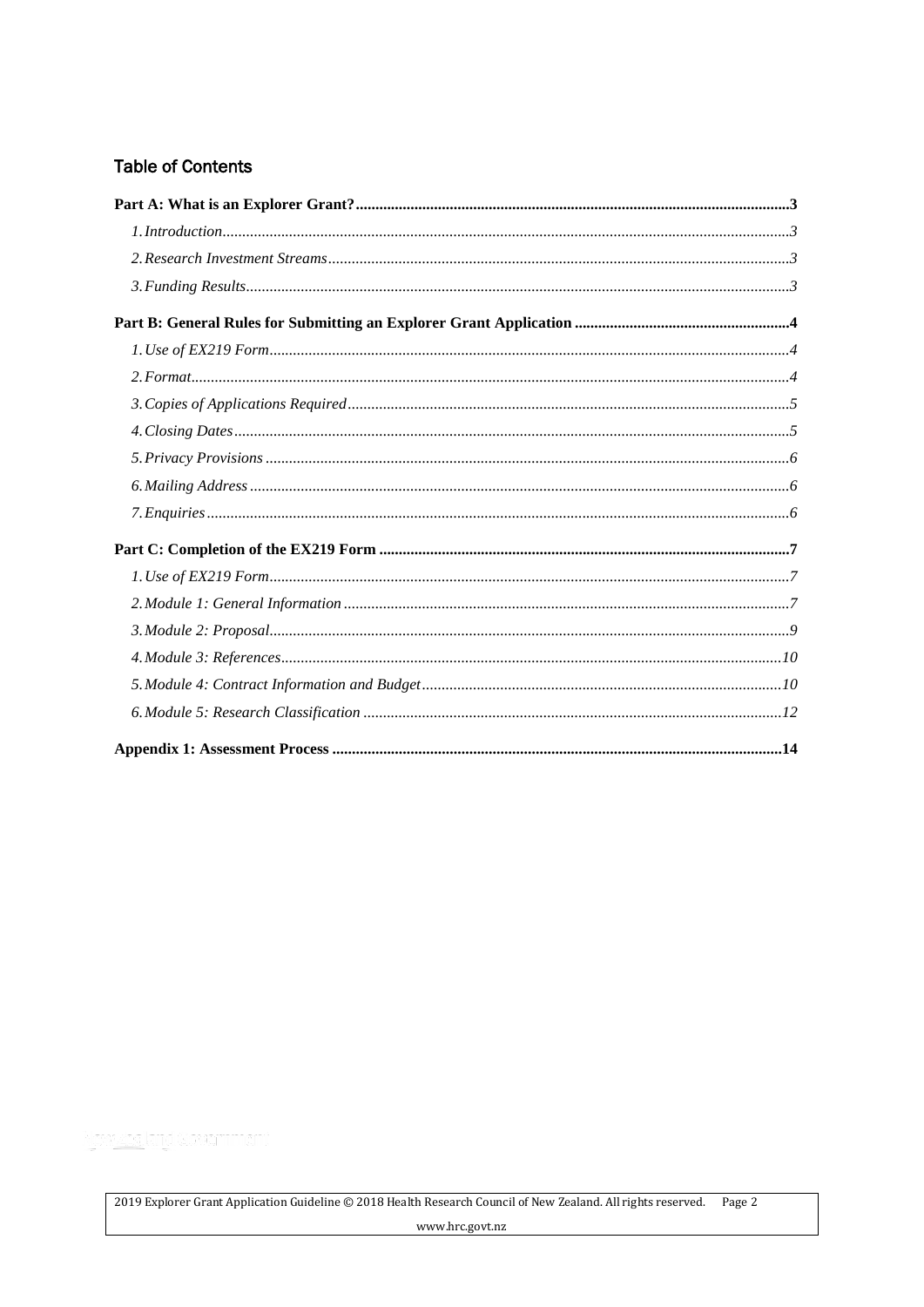# <span id="page-2-0"></span>Part A: What is an Explorer Grant?

# <span id="page-2-1"></span>1. Introduction

The HRC will provide seed support for transformative research at an early stage, prior to an application for greater investment through standard funding mechanisms. Explorer Grants are available in any health research discipline and are worth \$150,000 (research working expenses only) for a term of up to 24 months. The grant is not available to provide long-term support for successful projects.

Transformative research has the potential to radically change our knowledge base by disrupting understanding of existing theories or concepts, or creating a new paradigm or pathway to a new field. 1 Transformative research is not restricted by discipline, and can include any health-related research in the clinical, kaupapa Māori, basic, behavioural, social, public-health and translational sciences. Transformative research encompasses novel hypotheses, methods, tools, technologies, and/or conceptual frameworks.

Assessment will focus on the research idea; the identity of applicants will not be disclosed to the assessing committee. Applicants must **not** name the investigator(s) or host in the body of the application but are encouraged to describe skills, experience and details of the research environment without direct reference to the people and host organisation involved.

The selection of successful proposals will not be the same as that for other HRC contracts. All proposals that meet the eligibility criteria will be assessed for compatibility with the scheme's intent; proposals will not be scored or ranked. All proposals that are considered eligible and compatible will be considered equally eligible to receive funding, and a random process will be used to select the proposals to be offered funding. A full description of the assessment process to determine eligibility, compatibility and which applications will receive funding can be found in Appendix 1.

# <span id="page-2-2"></span>2. Research Investment Streams

The HRC has established four Research Investment Streams (RIS) for the annual funding round:

- Health and Wellbeing in New Zealand: Keeping populations healthy and independent throughout life
- Improving Outcomes for Acute and Chronic Conditions in New Zealand: Improving outcomes for people with illness or injury
- New Zealand Health Delivery: Improving health and disability service delivery outcomes over the short-to-medium term
- Rangahau Hauora Māori: Supporting Māori health research that upholds rangatiratanga and utilises and advances Māori knowledge, resources, and people.

Applicants **must** select one RIS. The HRC does **not** provide advice on choice of RIS, as that decision is best made by the investigator. Applicants may change their final choice of RIS by creating duplicate applications and making a decision for the most appropriate RIS before the closing date for registration or submission.

# <span id="page-2-3"></span>3. Funding Results

 $\overline{\phantom{a}}$ 

| Round | <b>Applications</b> | Awards |
|-------|---------------------|--------|
| 2013  | 116                 | 3      |
| 2014  | 24                  |        |
| 2015  | 45                  |        |
| 2016  | 38                  |        |
| 2017  | 34                  | 11     |
| 2018  | 60                  | 10     |

<sup>1</sup> [https://www.nsf.gov/nsb/documents/2007/tr\\_report.pdf](https://www.nsf.gov/nsb/documents/2007/tr_report.pdf)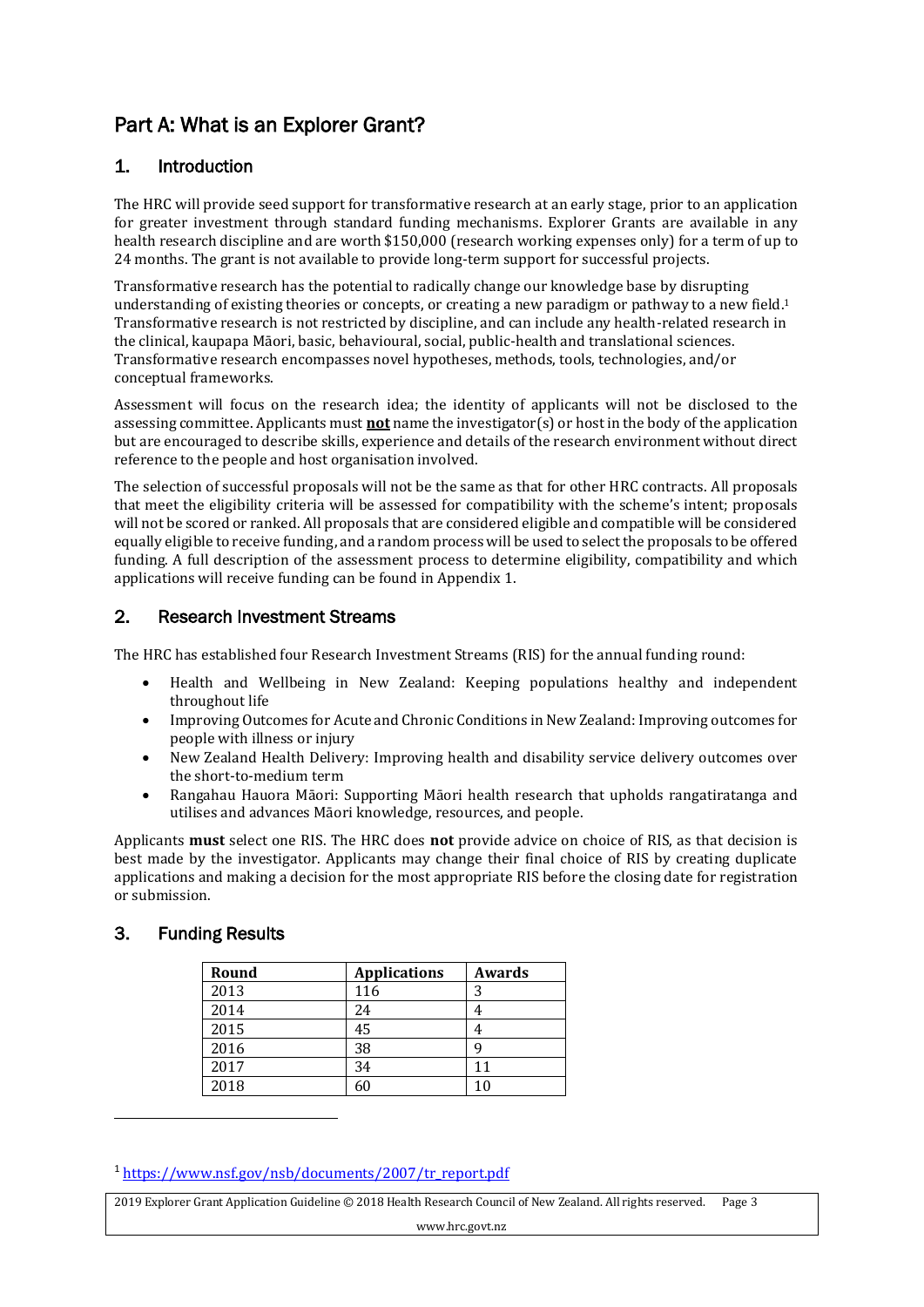# <span id="page-3-0"></span>Part B: General Rules for Submitting an Explorer Grant Application

# <span id="page-3-1"></span>1. Use of EX219 Form

#### $1.1$ When to use EX219 Form

The EX219 form must be used when submitting an Explorer Grant application in any Research Investment Stream.

#### $1.2$ Prior to Submission

The HRC only accepts applications online (HRC Gateway) (https://gateway.hrc.govt.nz). Prior to any submission, Named Investigators must have a Gateway account that must be updated annually. Key opening and due dates are in the section below.

Before submitting this application form, applicants should read:

- This document for eligibility and specific instructions
- Research Investment Stream details
- The appropriate *Peer Review Manual* to understand application assessment
- Guidelines on Ethics in Health Research
- Guidelines for Researchers on Health Research Involving Māori
- Guidelines for Pacific Health Research.

The regularly updated reference documents and forms are on the HRC website (www.hrc.govt.nz).

#### $1.3$ New Host Organisation

New host organisations (e.g. Independent Hosts), that have not previously been funded by the HRC, will be required to provide due diligence information before a contract can be offered and preferably before an application is submitted to avoid unnecessary work. Please contact the HRC for further information.

# <span id="page-3-2"></span>2. Format

#### $2.1$ General Formatting

Proposals must be written in a clear, concise manner with sufficient detail to enable the reviewers to understand the scope and implications of the proposal.

Applications must be in English or te reo Māori; if in te reo Māori a translation in English must also be provided (any translation will not be included in the page limit).

Use the correct HRC form as it contains special features.

Applicants must:

- Use Arial 10-point type font or larger
- Use default margins
- Use single line spacing
- Not exceed page limits.

#### $2.2^{\circ}$ **Compliance**

The HRC will not process any application that does not comply with stated page limits and font sizes/ styles.

#### $2.3$ Additional Documents

No other documents are to be included.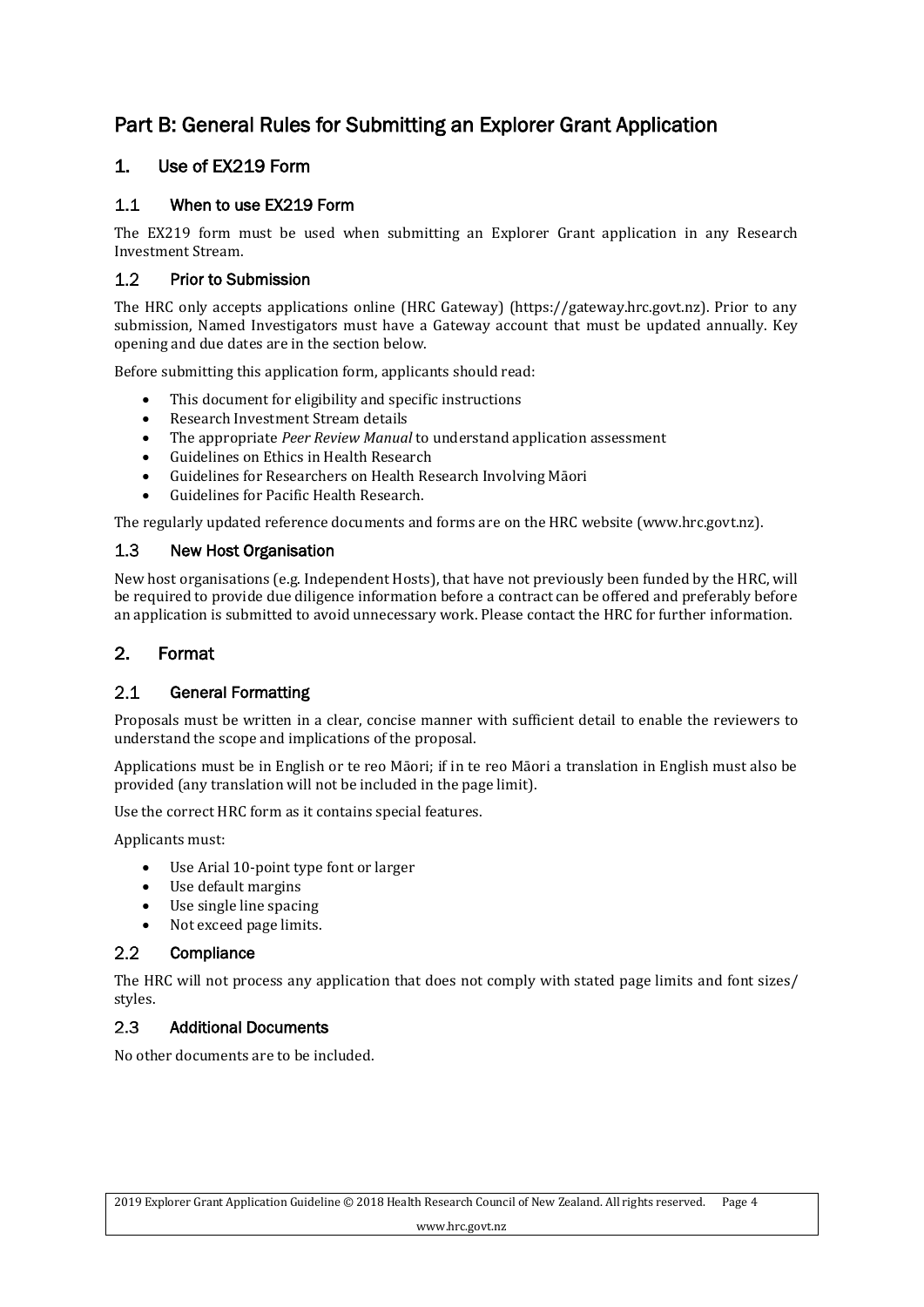# <span id="page-4-0"></span>3. Copies of Applications Required

#### $3.1$ Paper copy

Applications must be submitted on HRC Gateway and two printed copies sent to the HRC.

The two complete printed applications must be double-sided and stapled.

#### $3.2$ Electronic copy

Submit the form as a pdf file. Ensure that the pdf version meets page limits and that graphics and tables are converted correctly from the Word version.

Submit the budget information file in both xlsx and pdf formats. Use the HRC file as it contains special features used for HRC processes.

HRC Gateway will allocate file names.

### **Important**

The application is submitted to the host Research Office when the applicant uploads the files through HRC Gateway. The application will be forwarded to the HRC after host Research Office approval. Always allow sufficient time before the HRC closing date for this approval step.

#### $3.3$ Do not Send Files

Do not send these files directly to the HRC. Independent researchers and research providers requiring assistance with using HRC gateway should contact the HRC in the first instance.

#### $3.4$ Returned Applications

No part or parts of an application can be returned to the applicant.

# <span id="page-4-1"></span>4. Closing Dates

#### $4.1$ Registration and Submission of Full Application Online

All Named Investigators must have a user account on HRC Gateway (https://gateway.hrc.govt.nz).

The closing date for applications to be submitted online to HRC is **1pm on 31 October 2018***.* Applications are released to the HRC only after approval by the applicant host Research Office. It must be submitted to the HRC online by the closing date and time.

#### $4.2$ Submission of Paper Copies

The online system creates a single PDF document of the complete application by merging the uploaded application form with the online registration details for processing and printing. Send two copies of the System-generated version to the HRC by **5 pm on 2 November 2018.**

#### $4.3$ Incomplete Applications

Incomplete applications will not be considered. Their status on Gateway will be marked as 'deleted/withdrawn'.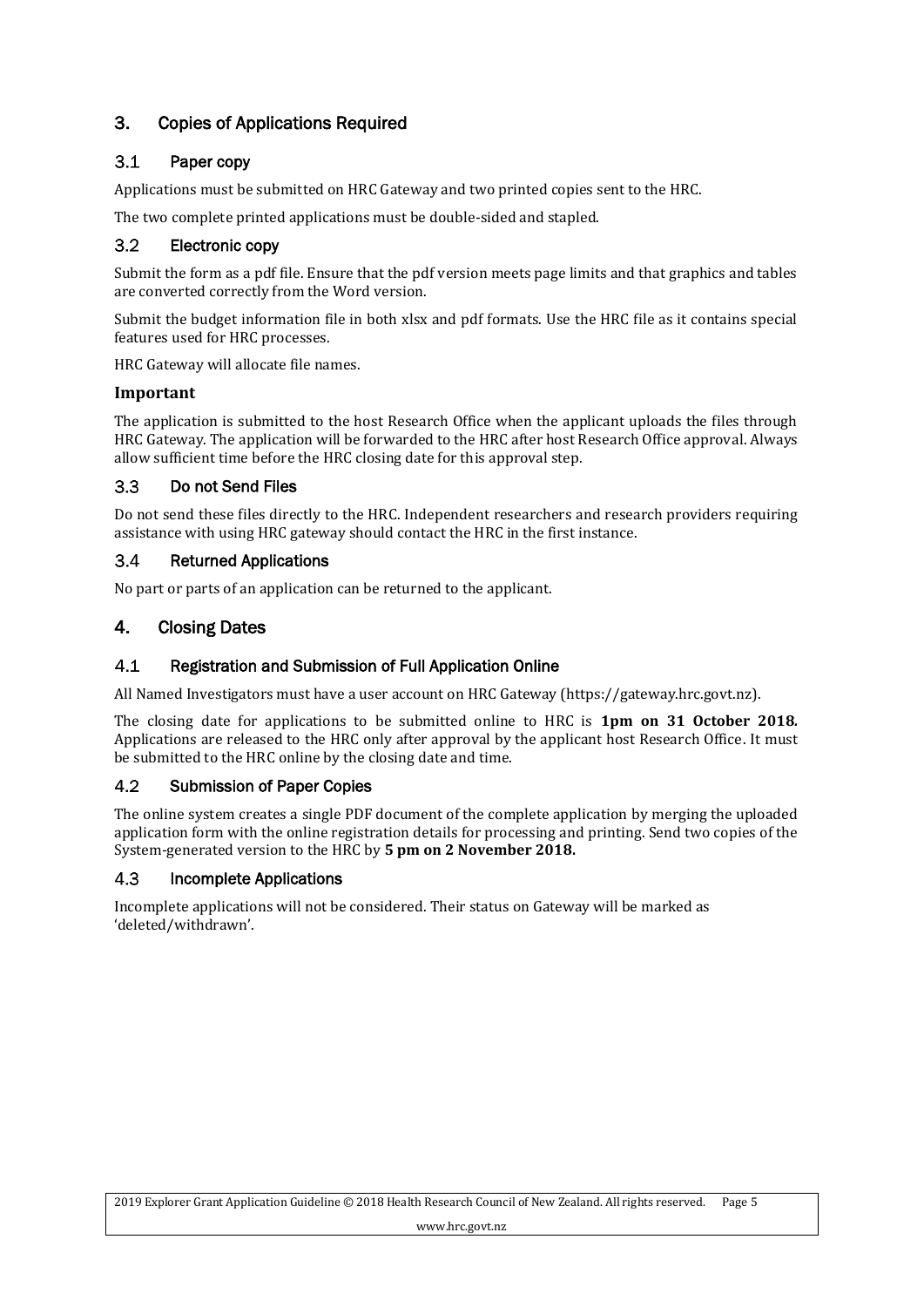# <span id="page-5-0"></span>5. Privacy Provisions

Assessment will focus on the research idea and the identity of applicants will not be disclosed to the assessing committee.

#### $5.1$ Statistical Purposes

The information provided in an application will be used for assessing that application and, in a nonidentifiable form, some information will be used for HRC statistical and reporting purposes. The HRC undertakes to store all applications in a secure place, which may include storing the information in the National Research Information System (NRIS) curated by MBIE with details provided by funders of the science sector.

#### $5.2$ Personal Information

Personal information contained in the application will not be available to members of the HRC Committees relevant to the review of the application.

#### 5.3 Media Release

The HRC publishes details of research contracts including First Named Investigators', host organisation, contact details (work phone or email), research title, lay summaries and funding awarded for public interest purposes and to meet the statutory requirements of the Health Research Council Act 1990.

#### 5.4 Official Information Act

Official Information Act requests for information about an application or research contract will be discussed with the host organisation and investigator before responding to the request. Where appropriate, the request may be transferred to the host organisation.

# <span id="page-5-1"></span>6. Mailing Address

The application should be sent to the HRC office address:

Research Investments & Contracts Group Health Research Council of New Zealand P O Box 5541 Wellesley Street, AUCKLAND 1141

**Mailing Address: Physical/ Courier Address:** Research Investments & Contracts Health Research Council of New Zealand 3rd Floor, ProCare Building 110 Stanley Street, AUCKLAND 1010

# <span id="page-5-2"></span>7. Enquiries

All enquiries related to HRC applications should be directed in the first instance to the Research Office of the applicant's host organisation.

Where the Research Office cannot assist, or for technical enquires relating to applications, contact the HRC:

| Vernon Choy    | Telephone: (09) 303 5206 | Email: vchoy@hrc.govt.nz    |
|----------------|--------------------------|-----------------------------|
| Melanie Duncan | Telephone: (09) 303 5215 | Email: mduncan@hrc.govt.nz  |
| Lucy Pomeroy   | Telephone: (09) 303 5216 | Email: lpomeroy@hrc.govt.nz |
| Toni Liu       | Telephone: (09) 303 5207 | Email: tliu@hrc.govt.nz     |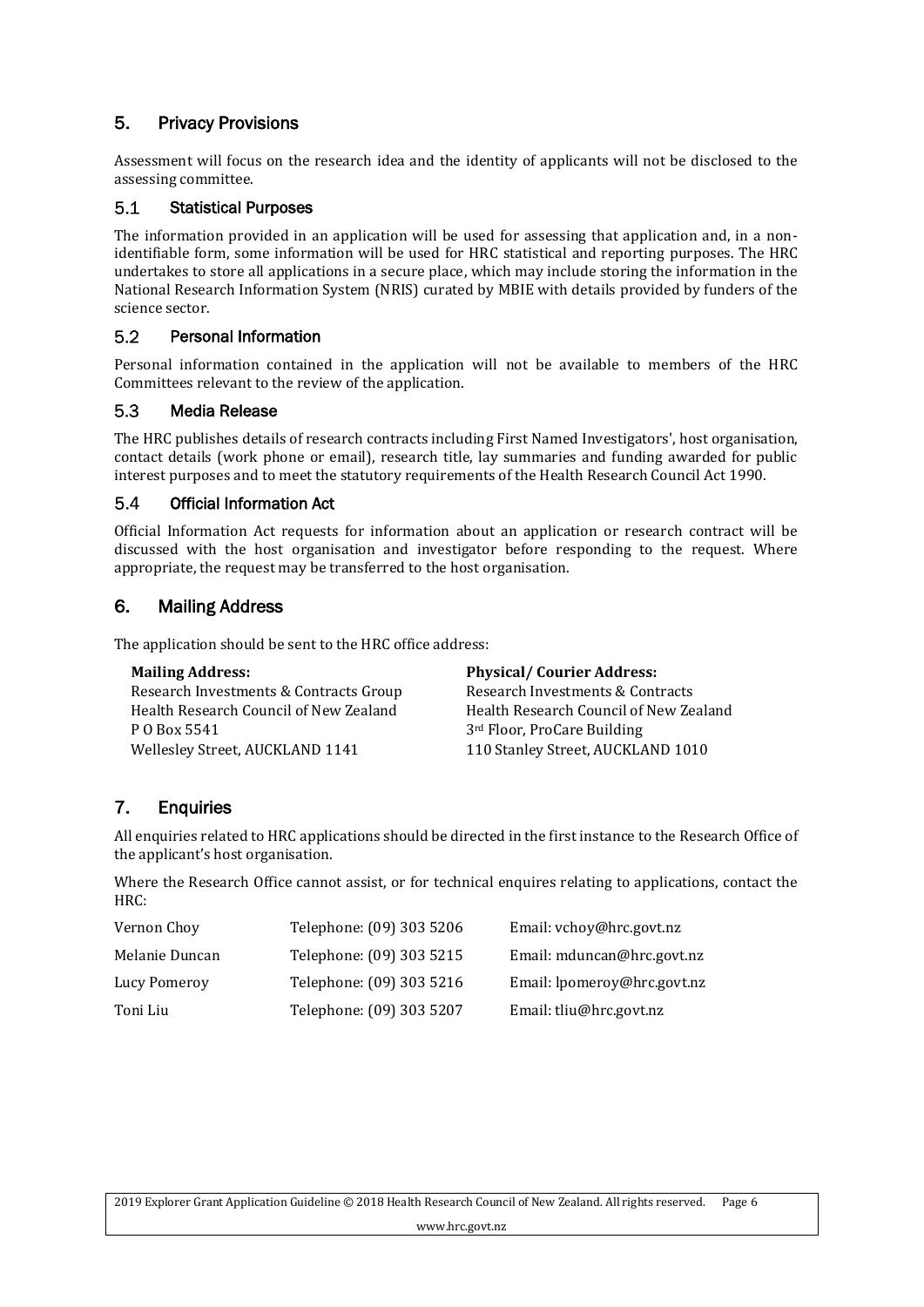# <span id="page-6-0"></span>Part C: Completion of the EX219 Form

# <span id="page-6-1"></span>1. Use of EX219 Form

Module 1 of the application must be completed on HRC Gateway to receive an HRC Ref ID#. Module 5, Research Classification, must also be completed online. The form contains a coversheet and Modules 2- 4. The form can be downloaded and completed before being uploaded to HRC Gateway as a pdf file. The completed application will be compiled by HRC Gateway; it can then be accessed for downloading and printing.

Remember:

- Do not merge tables.
- Use the original document. Do not copy and paste into a new document as this can drastically change fonts and remove other features required for HRC processes.
- Input HRC Ref ID # and Research Title on the coversheet.

### <span id="page-6-2"></span>2. Module 1: General Information

Module 1 information, identifying applicants, is not provided to the assessing committee, it is used for HRC purposes only.

### **Research Investment Streams**

Choose the appropriate application type and Research Investment Stream from the selection list on HRC Gateway. The HRC cannot re-assign applications that are entered into the wrong stream. If you wish to change streams while applying, you need to create a new registration on Gateway. Interpretation of the Investment Signals is the responsibility of the applicants.

### **Research Title**

The research title should be succinct and clearly describe the proposed project. The title must not exceed 80 characters, including spaces and punctuation (e.g. 'growth factors' contains 14 characters). Do not use all uppercase type.

### **Host Organisation**

The host organisation is the institution or organisation that will be responsible for administering any contract awarded. For example, for those applicants at Wellington School of Medicine, Dunedin School of Medicine or Christchurch School of Medicine, the host organisation is the University of Otago

Select the relevant 'Host organisation' from the drop-down list (this shows host organisations currently recognised by the HRC). If applicable, a specific research office and research office contact will be able to be selected.

Please note: If your host organisation does not appear in the drop-down list, please tick the check box 'My host organisation is not in the list'. A field 'Host organisation details' will appear in the next section and the name of the host organisation should be entered here.

### **Research Location(s)**

This is the specific **department(s)** and **organisation** where the majority of research or data analysis will be undertaken. For example, "Department of Community Health, Christchurch School of Medicine" is an example of a research location. Another way of looking at this is, "which group should be credited in any HRC publication of successful applications?" This is usually where the First Named Investigator is based.

### **Discipline**

Make a choice from the scrollable dropdown list.

### **Duration**

Enter the proposed term of the research (months), up to 24 months.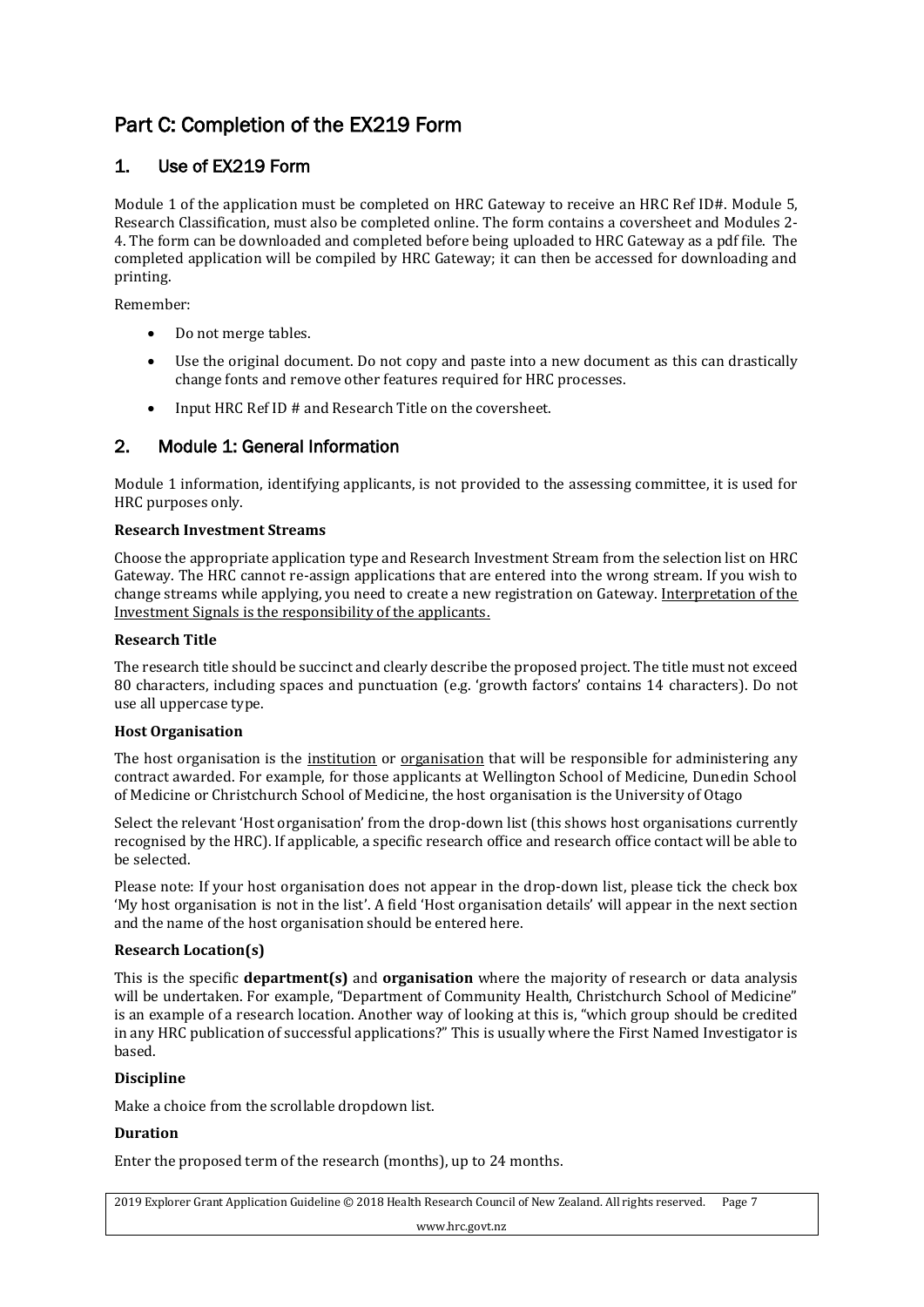### **Type of Research**

Choose from the dropdown list what you consider the most appropriate term for broadly describing the research proposal for assessment purposes.

### **Commencement Date**

Enter the proposed commencement date. Please note that contracts cannot be activated until 1 April 2019 at the earliest. Recipients are required to begin within three months of contract offer.

### **Lay Summary**

The lay summary is important. It will be considered by the HRC Council when final funding decisions are made. The lay summary should be a statement of not more than 150 words suitable for dissemination to, and understanding by, a lay audience, eg in a media release. Include a description of the following:

- a) Exploratory and innovative aspects
- b) Principal methodologies
- c) Why your research could be considered potentially transformative.

Also ensure the content has been reviewed and is in a final form ready for publication if needed. Note that if project objectives are modified, the first named NI will need to submit a revised lay summary.

### **First Named Investigator**

Some of this information will be automatically populated from the First Named Investigator's profile in Gateway (e.g., Organisation and department). Please note that the FTE of the First NI will default to 1 – this will need to be updated. If the profile is not current, details will need to be updated. The details listed on the application will be automatically refreshed after the profile is updated. Click on the 'Update' button to enter and update the information requested.

The First NI will be considered the first point of contact during the application and assessment process, and will be understood to be acting for, and in concurrence with, the other NIs. All correspondence for the application will be addressed to this person and the host. Only the First NI will be cited by the HRC in its press release on successful applications. Once an application is created, the First NI cannot be changed. Please ensure that Investigator details are correct as CVs are not being collected for this grant type so the HRC is unable to cross reference Module 1 Investigator details with their CV. The identity of applicants will not be disclosed to the assessing committee.

The ethnic identity column is optional and is used for HRC information purposes only.

### **Named Investigators**

All NIs must be registered users of HRC Gateway before they can be added to the application. User profiles must be updated before starting an application so that the current details are in the application. Click on the "Update" button to enter information as requested.

Role in project should include brief information on what the investigator will undertake in the project (1-2 sentences max).

Information on ethnicity, gender and whether the researcher is a clinician (and is practicing) is used for HRC information purposes only. Please note ethnicity, iwi, clinician, or practising clinician are not required to be entered as these details will automatically populate from the individual person profiles. Each named investigator will need to sign-in to HRC Gateway and check and update their details before Explorer Grant applications are submitted.

### FTE for each NI is also required.

A clinician is defined as a health professional involved in the clinical practice of medicine, psychology, dentistry, physiotherapy/occupational therapy or pharmacy. This includes all qualified doctors, nurses, midwives, dentists, pharmacists, physiotherapists, occupational therapists, dieticians and psychologists. Dieticians and psychologists are only considered clinicians if they have been involved in clinical practice. Dental nurses and physiotherapy assistants are not considered to be clinicians. A practising clinician is an individual who is contractually obligated to treat patients or clients and does not engage with patients only for the purposes of research.

2019 Explorer Grant Application Guideline © 2018 Health Research Council of New Zealand. All rights reserved. Page 8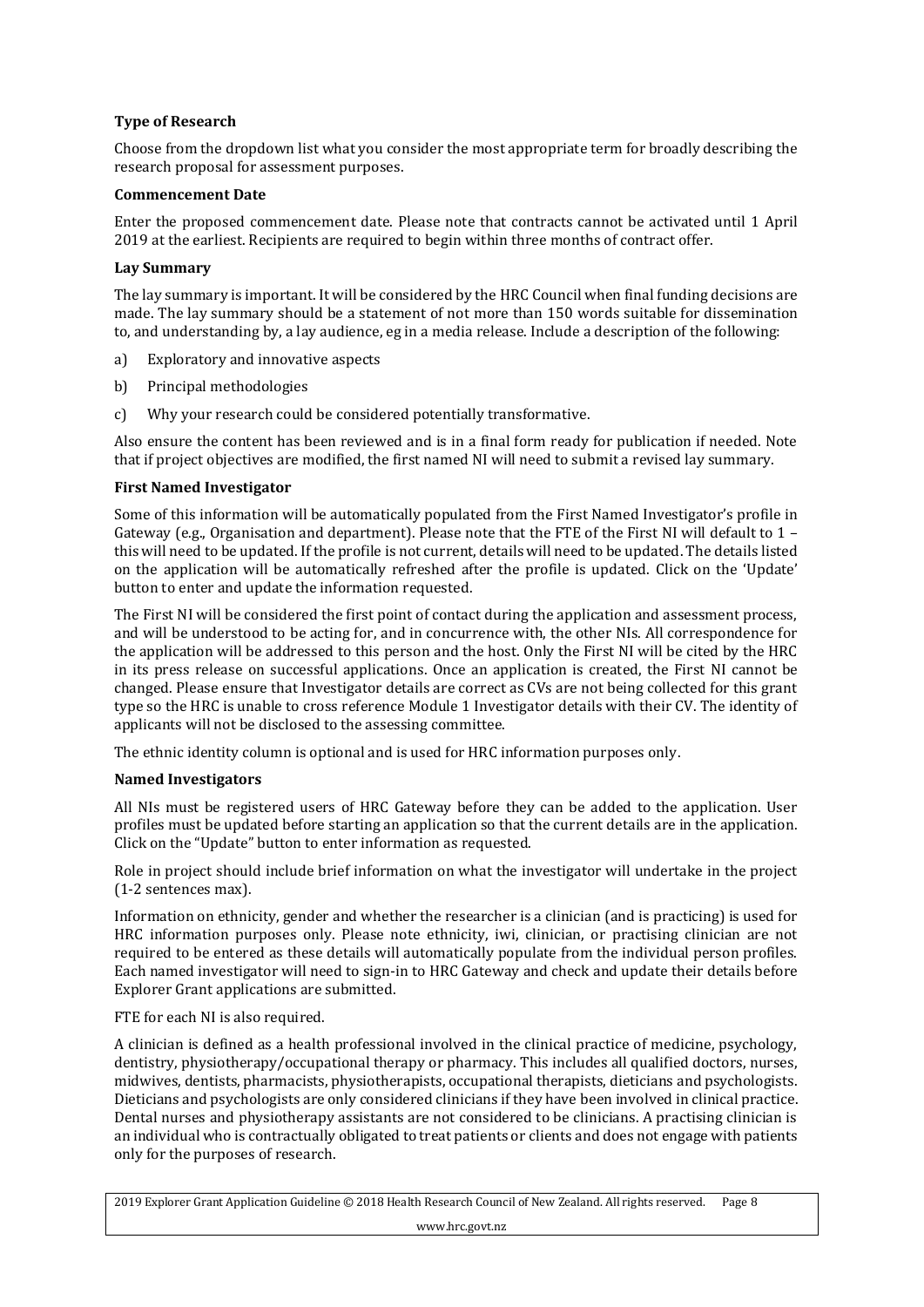**You may wish to designate** a hapū, iwi or Māori organisation conducting the research that needs to be acknowledged in their own right as investigators on the application. It is still essential to list supporting NIs.

### **Research Cost**

Budget information is not required for Explorer grant applicants. Explorer Grants are worth \$150,000 (research working expenses only).

### **List of NIs**

The title (eg Associate Professor, Dr), First name(s), Middle name(s) and Surname should be entered for all other NIs. NIs are defined as those researchers duly responsible for the conduct of the proposed research (this may include subcontractors who are NIs). Typically, these persons would be those doing the research. "Role" covers position or skills in the project, eg, Data Manager, Synthetic Chemist, and Statistician. The ethnic identity column is optional and is used for HRC information purposes only.

You may use this table to designate a hapu, iwi or Māori <u>organisation</u> conducting the research that need to be acknowledged in their own right as investigators on the application (insert into column "Title").

### <span id="page-8-0"></span>3. Module 2: Proposal

#### $3.1$ Section 2A - Summary of Proposed Research (1 page only)

This section should clearly summarise the research proposal. The summary should be a maximum of **one page**. A clear and succinct summary including all the important points of the application can help Assessing Committee members get an overview of the proposal and are useful as a quick reference. Use the headings provided.

Applicants must **not** name the investigator(s) or host in the body of the application but are encouraged to describe skills, experience and details of the research environment without direct reference to the people and host organisation involved.

#### $3.2$ Section 2B – Description of Proposed Research

The following section headings should be used to structure the discussion of your proposed research. Throughout your discussion, remember that your audience includes a multidisciplinary and broadly experienced Assessing Panel. It is in your best interest to structure your discussion in a clear and logical fashion. Ideally, seek feedback from outside your immediate research area.

### **Transformative nature of the research (3-page limit)**

The transformative research description below maintains the core elements of the National Science Foundation definition of transformative research<sup>2</sup> (applied in previous years) and includes additional information for clarity. Collectively this description is intended to convey the uniqueness of transformative research while not being overly detailed and restrictive of the essential element of free and creative thinking.

### **Transformative research description:**

 $\overline{\phantom{a}}$ 

has the potential to radically change our knowledge base by disrupting understanding of existing theories or concepts, OR has the potential to create a new paradigm or pathway to a new field<sup>3</sup>;

2019 Explorer Grant Application Guideline © 2018 Health Research Council of New Zealand. All rights reserved. Page 9

<sup>2</sup> *a range of endeavors which promise extraordinary outcomes, such as: revolutionizing entire disciplines; creating entirely new fields; or disrupting accepted theories and perspectives* – *in other words, those endeavors which have the potential to change the way we address challenges in science, engineering, and innovation.*

<sup>3</sup> https://www.nsf.gov/nsb/documents/2007/tr\_report.pdf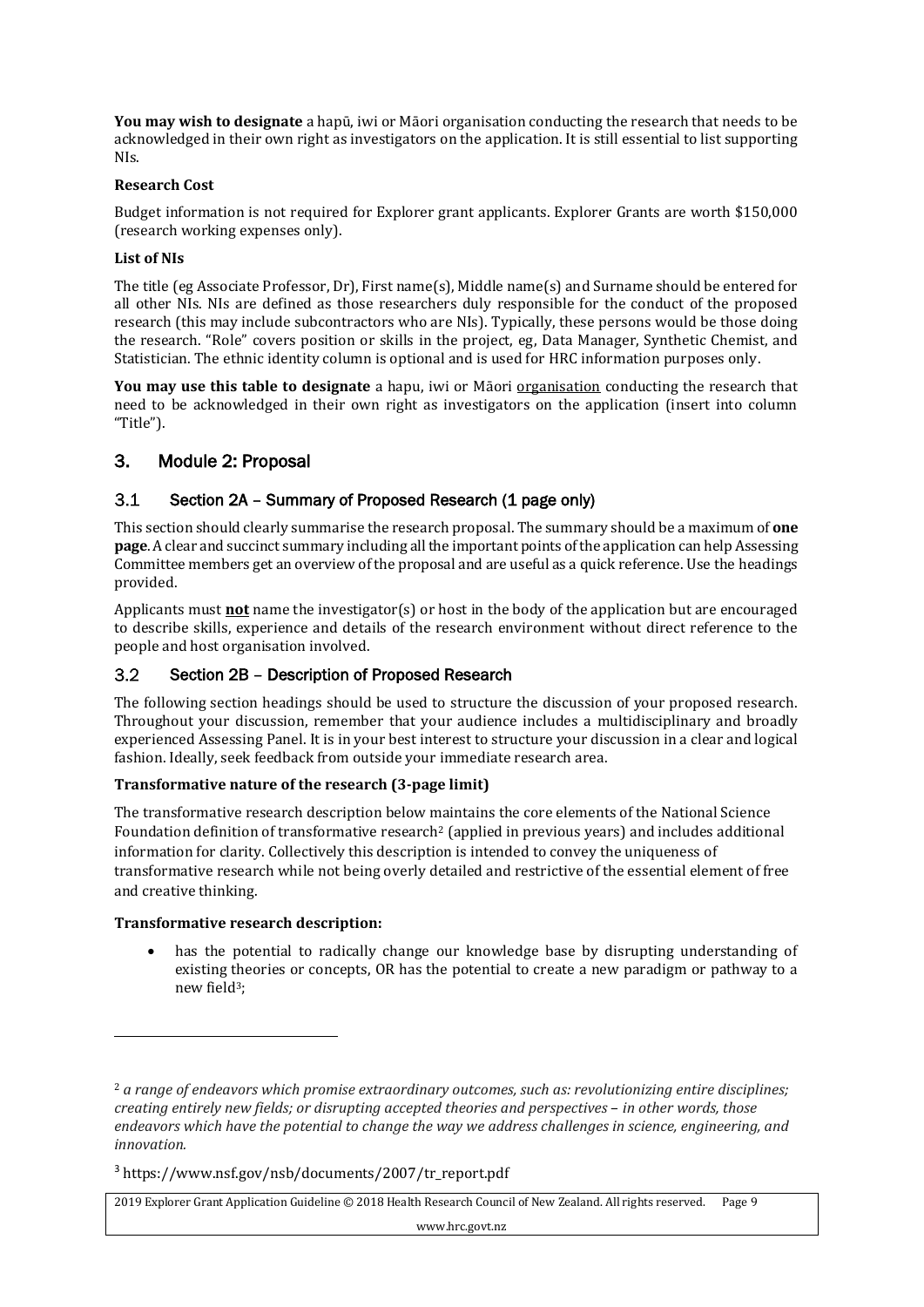- is not restricted by discipline, and can include any health-related research in the clinical, kaupapa Māori, basic, behavioural, social, public-health and translational sciences;
- may be challenging to accept;
- encompasses novel hypotheses, methods, tools, technologies, and/or conceptual frameworks;
- embraces a flexible and exploratory approach to a question<sup>4</sup>, and may be interdisciplinary;
- is likely to be untested and lacking supporting data; and
- is not incremental a next step or extension to current research.

The proposal should not be for an idea which is well-developed enough to submit to another HRC funding mechanism.

### **Viability of the research (2-page limit)**

Explain your approach and methodology. Preliminary evidence is not essential; however, you should describe the viability of your proposal. What can be achieved within the term of the grant? Describe how your research environment is conducive to conducting this research.

### **Research Impact (300-word limit)**

Describe the research impact with respect to Research Investment Goals (at least one goal in HW or IOACC, or six goals in RHM, or one goal in NZHD). An impact on knowledge is valid, and the idea need not be immediately applicable in terms of a health outcome. Comment on your plans for knowledge transfer.

# <span id="page-9-0"></span>4. Module 3: References

### **References for Section 2B should be listed in Module 3**

Ensure this section is on a new page, to avoid it being included in page limits. There is no limit to the number of reference pages. Citations for key references in the text in Section 2B should be supplied. Details must include a full list of all author(s), title of article, journal, year, volume and page numbers. If references are multi-authored, there is discretion to limit the author list to a more convenient number to fit any space limitations. **Do not place asterisks beside applicant's publications.**

Reference lists from **EndNote** should be first copied into a blank Word document, and then copied into the form.

# <span id="page-9-1"></span>5. Module 4: Contract Information and Budget

#### $5.1$ Section 4A – Milestones and Objectives

This information is entered on HRC Gateway. Milestones and objectives **will be** included in an awarded research contract and used for contract reporting templates.

### **Objectives**

 $\overline{\phantom{a}}$ 

Briefly describe the intended deliverables of this research application. Objectives should be **clear** and **measurable** to allow evaluation of research performance of an awarded contract.

### **Timeline for completion of Milestones for Objectives**

Provide key milestones that you aim to achieve. Each milestone must relate to one or more of the objectives listed above. Remember that any contract will be monitored, and progress measured against the milestones and objectives provided in this proposal.

2019 Explorer Grant Application Guideline © 2018 Health Research Council of New Zealand. All rights reserved. Page 10

<sup>4</sup> https://www.rand.org/pubs/research\_reports/RR506.html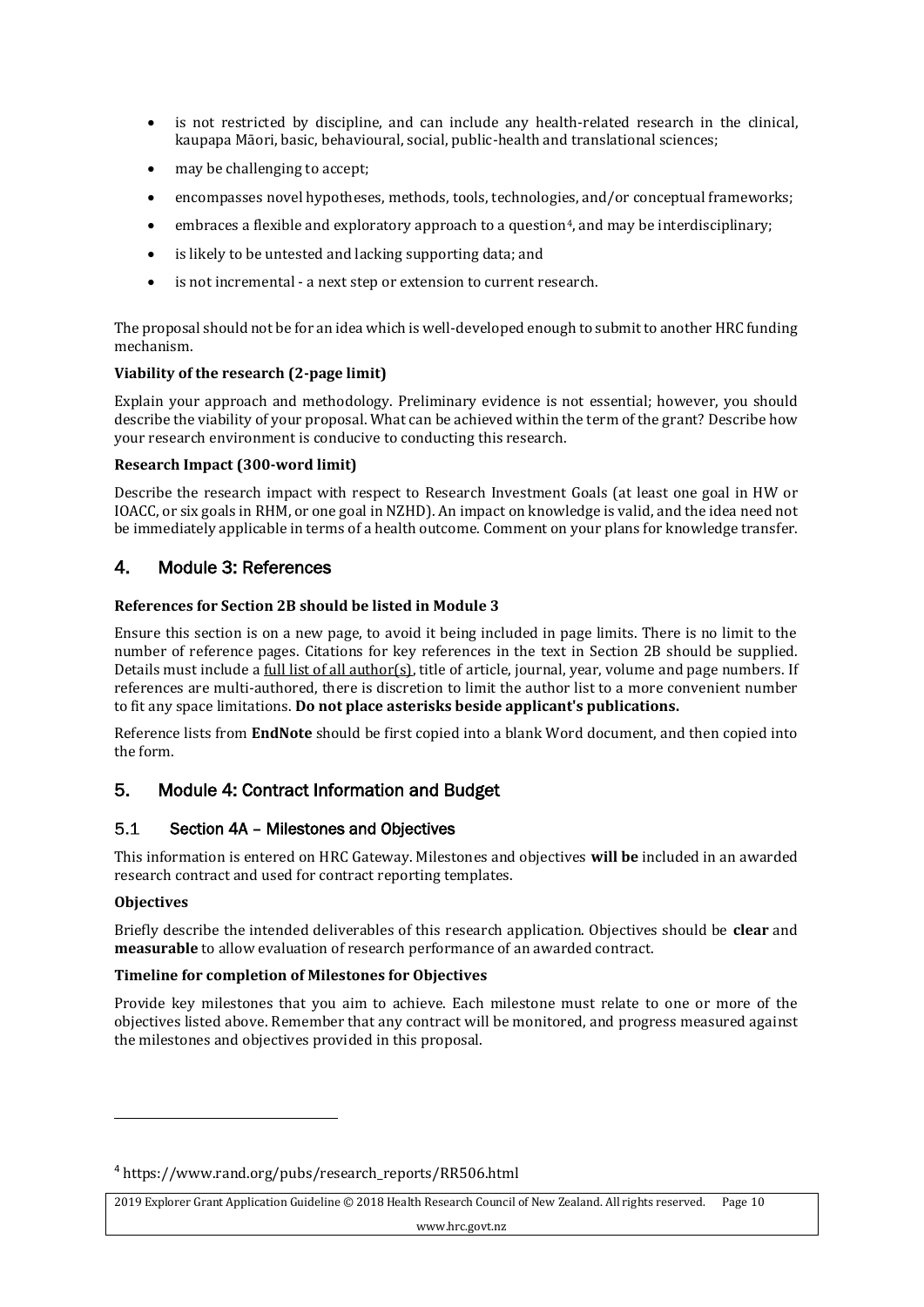For contract monitoring, and HRC accountability reporting, if the research requires **ethical consent**, this should be identified as a milestone.

#### $5.2$ Section 4B – Research Proposal Budget

Budget information is not required for Explorer Grant applications. Research working expenses, to a maximum of \$150,000 excl. GST, can be funded. Working expenses include 'direct costs' only.

### **Materials and Research Expenses**

The direct costs of the research include all the disbursements that can be identified, justified and charged to a contract and may include the following:

- Research consumables (these should be itemised at current cost per unit and full cost for number required).
- Other costs **directly** related to the research telephone calls/communications, mail and freight.
- Computer-related license fees for research-specific software; access to High Performance Computing infrastructure (NeSI).
- Minor research equipment (to a total of \$5,000).
- A proportionate part of new specialised equipment (equipment to be acquired) may be included on research applications.
- Depreciation on specialised equipment: depreciation and capital costs on existing equipment are included in the overhead rate. If an institution's auditors have certified that specific items of equipment have been excluded from the Research Rate, then depreciation on the excluded equipment can be included in research applications and justified in the same manner as other direct costs.
- Expenses of research participants.
- Costs associated with knowledge transfer activities.
- Travel costs directly related to the conduct of the research. Contract funds may be used to provide assistance with overseas travel provided the HRC is satisfied that such travel is directly relevant to the conduct of the research and that alternative sources of funding are not available. This is not intended to relieve the applicant's host organisation of its obligation to assist with the costs of overseas travel by its employees.
- Stipends for Masters or PhD students may not be included.
- Dissemination of research results (fair and reasonable charges associated with the approved publication of the results of HRC sponsored research in journals, reports, monographs or books may be paid from contract funds. Also, costs incurred from other forms of dissemination, such as meeting with community groups or conference dissemination can be claimed).
- Casual staff without an ongoing role or commitment to the research.
- Amounts requested for employer's contribution to approved superannuation schemes and accident compensation levies for casual research staff are considered working expenses.

The following expenses that will not be supported as research working expenses, and for the purposes of this grant type, are considered the research host contribution to the project; contributions to property costs or laboratory space, or room rental at the host organisation, cost of staff appointments, utility charges such as lighting, heating and water, telephone installation and connection fees and line charges, laboratory "bench fees", capital costs, (with the exception of minor equipment), equipment charges (includes computer hardware and office based software), contributions to any central or group service or utility, and all library charges.

Only successful applicants are required to submit a budget file. Applicants must have host organisation support to share in the costs of the research, by covering the investigators' salaries and institutional costs associated with the research. The host organisation associated with a subcontracted named investigator

2019 Explorer Grant Application Guideline © 2018 Health Research Council of New Zealand. All rights reserved. Page 11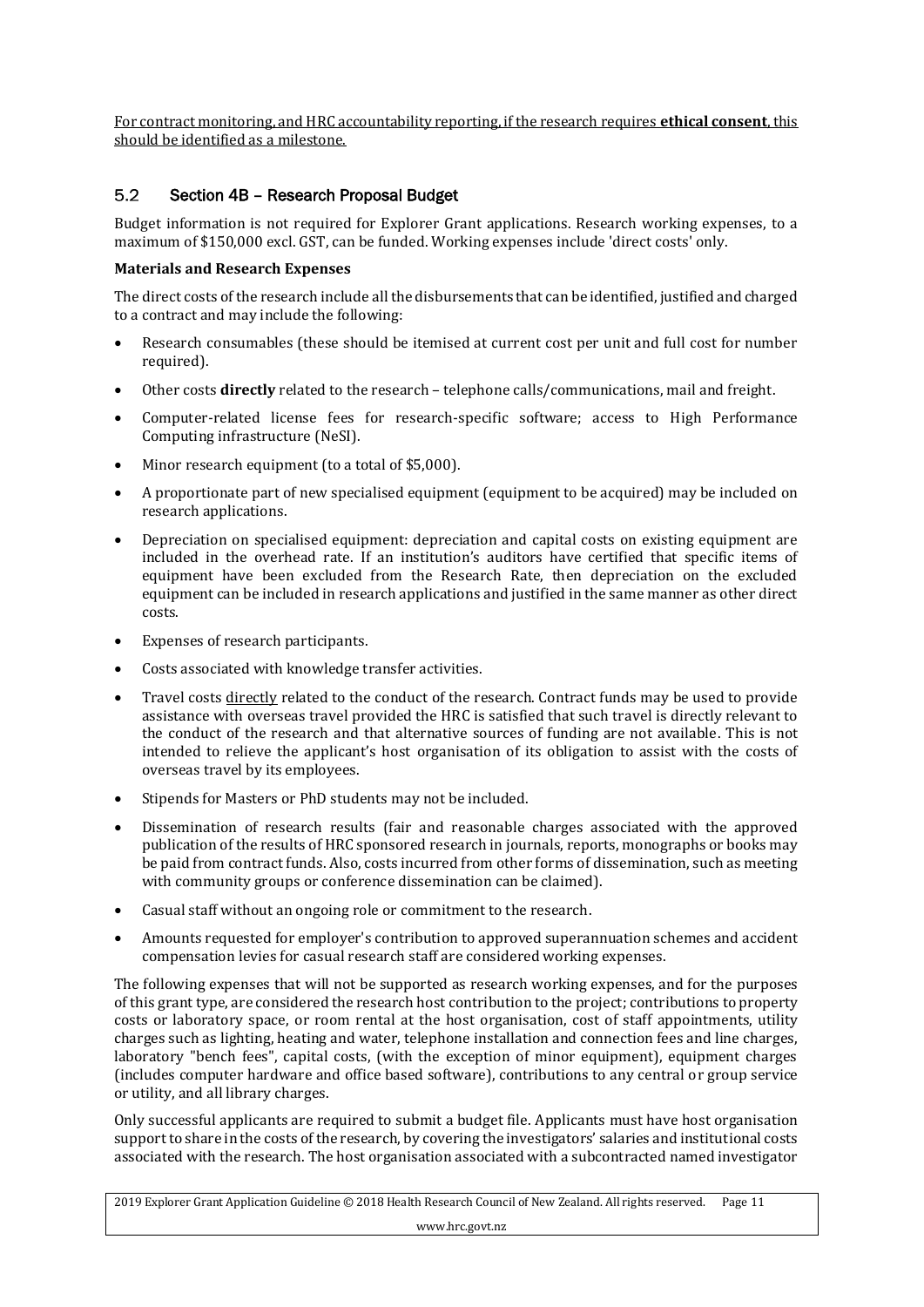must agree to share in the costs of the research by covering that investigator's salary and institutional costs.

# <span id="page-11-0"></span>6. Module 5: Research Classification

This is for HRC evaluation purposes only and is completed online. The information is not used in allocating funding.

#### $6.1$ ANZSRC and Keywords

Categorise the proposed research using the ANZSRC codes for the Fields of Research (FOR) and Socioeconomic Objective (SEO). Enter the percentage to the nearest 10% for each category to a total of 100%.

Enter keywords that categorise the research.

#### $6.2$ Economic Benefits

Please provide a brief description of any potential economic benefits you consider may arise from your research. If no direct economic benefits are anticipated, please state this rather than leaving the field blank. The HRC's interpretation of economic benefits is broad and includes:

- Contributing to maintaining a healthy and productive population;
- Contributing to an efficient and cost-effective health system, and
- Value generated from IP and innovation.

#### $6.3$ Category and Health Issue

### **Portfolio Mapping Category**

Enter the requested information on HRC Gateway (select one). Applicants need to select the category that best describes the starting point for their research. The following table provides a description of each category.

| <b>Mapping</b>                 | <b>Description</b>                                                                                                                                                                                                                | √ |
|--------------------------------|-----------------------------------------------------------------------------------------------------------------------------------------------------------------------------------------------------------------------------------|---|
| Category                       |                                                                                                                                                                                                                                   |   |
| <b>Biomedical</b>              |                                                                                                                                                                                                                                   |   |
| Gene                           | Research into the genetic basis of disease, identification of genes<br>involved. Linkage analysis falls here and not under clinical studies.                                                                                      |   |
| Cell Biology                   | Analysis of molecular-level interactions. This includes protein-protein<br>interactions, determination of the function of genes involved in diseases,<br>and whole cell studies (e.g. immunological studies, transfections, etc). |   |
| Physiology                     | This includes all physiology and anatomy. Animal models of disease are<br>included in this category, and studies on host-pathogen interactions.                                                                                   |   |
| Diagnostics                    | This includes innovations, and the development/refinement of new or<br>existing diagnostic tools.                                                                                                                                 |   |
| Pharmaceuticals<br>/Treatments | This includes the development of new pharmaceuticals (drug design and<br>development), as well as new treatments for diseases (e.g. vaccines, other<br>therapies).                                                                |   |
| <b>Clinical</b>                |                                                                                                                                                                                                                                   |   |
| Clinical Studies               | Research involving human subjects. This excludes research in which<br>samples from human subjects are used for fundamental biomedical<br>research, such as genetic linkage analyses.                                              |   |
| Clinical Trials                | Usually randomised controlled clinical trials.                                                                                                                                                                                    |   |
| <b>Health Services</b>         |                                                                                                                                                                                                                                   |   |
| Health<br>Economics            | Research into the cost-effectiveness of treatments/services etc.                                                                                                                                                                  |   |
| <b>Clinical Services</b>       | This includes primary and secondary care services. Access to and<br>appropriateness of services are also included, and safety of services and                                                                                     |   |

www.hrc.govt.nz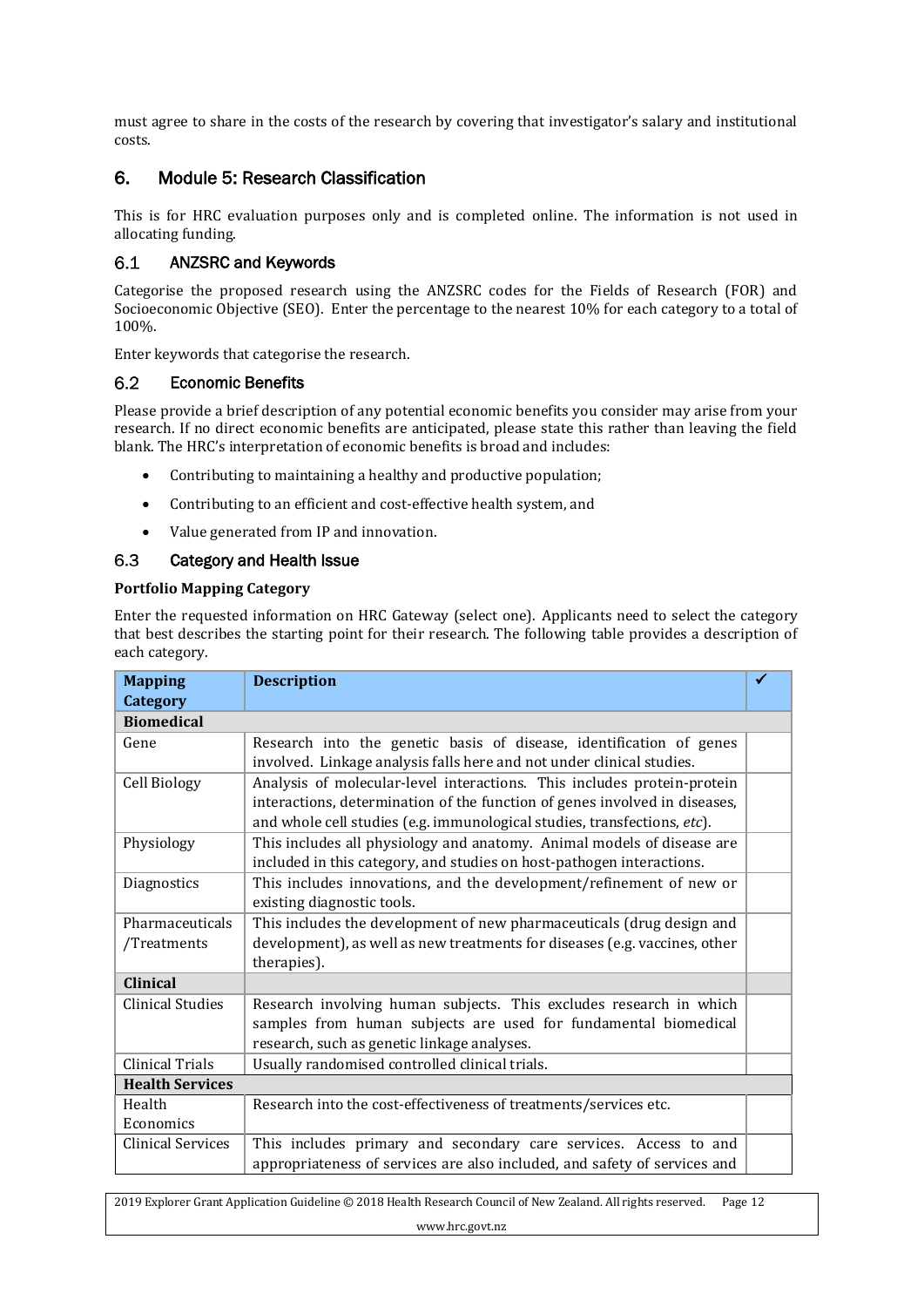|                      | compensation. Macro-level analysis of health system changes falls into<br>this area. |  |
|----------------------|--------------------------------------------------------------------------------------|--|
| <b>Public Health</b> |                                                                                      |  |
| Knowledge            | This includes all epidemiology, underpinning social science (qualitative             |  |
| Resources            | and quantitative), development of tools and new methodologies, and                   |  |
|                      | development of indicators.                                                           |  |
| <b>Risk Factors</b>  | Research linking life experiences, behaviours, exposures etc. with health            |  |
|                      | outcomes.                                                                            |  |
| Interventions        | Research that includes the design and evaluation of interventions.                   |  |
| At-Risk              | Includes research on specific population groups. These groups may be                 |  |
| Populations          | based on age, ethnicity, occupation, etc. Includes research using                    |  |
|                      | diagnostics in a particular group.                                                   |  |
| Community            | Research around community-run services and community groups, e.g.                    |  |
| services             | Marae-based healthcare services.                                                     |  |

### **Health Issue**

Enter the requested information on HRC Gateway. Applicants need to select the health issue that best describes their research and, if required one <u>secondary</u> health issue.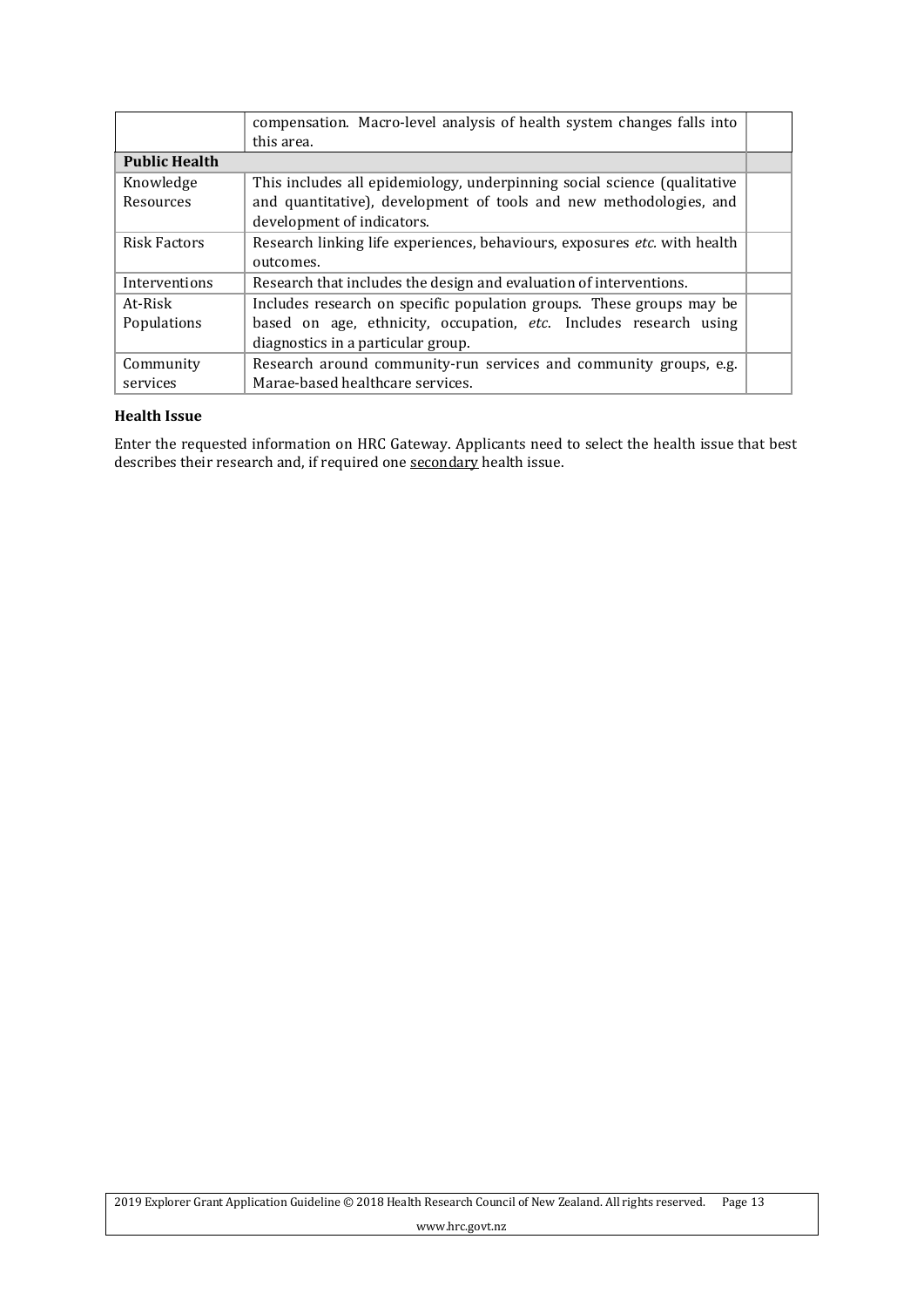# <span id="page-13-0"></span>Appendix 1: Assessment Process

The following three-step assessment process will apply:

### **1. A proposal's eligibility to be considered for funding is confirmed**.

To be eligible for assessment three criteria must be met:

- The proposal must identify which Research Investment Stream it is addressing, but does not need to provide detailed explanation. This is to ensure that proposals remain within the scope of what HRC currently considers to be the important areas for investment. Fit to the HRC's Investment Streams may be reviewed; proposals outside the scope will be excluded, with the decision of the Assessing Committee Chair considered to be final.
- The proposal must have host organisation support. The submission of the application by the host will be taken as agreement to cover research costs other than those supported by the HRC.
- The application conforms to the prescribed format.

Eligibility will be reviewed by the HRC Research Investment Manager, and the Assessing Committee Chair, in advance of assessment by the full committee. Ineligible proposals will not proceed to the next step. The Māori Health Committee will provide comment on applications in the RHM stream.

### **2. Compatibility of the proposal with the scheme's intent is confirmed by the assessing committee**.

The purpose of this step is to eliminate any proposals that do not meet the scheme's intent, not to determine a score or a rank order of proposals. A panel of assessors will be appointed by the HRC. All eligible proposals will be assigned to a subpanel of approximately 3 assessors, who will be asked to confirm (not score) for each proposal that the two criteria listed below are met:

The research is potentially transformative

The subpanel must decide by majority that a proposal is potentially transformative. There is no universally accepted definition of transformative research. The assessing panel will apply the core elements of the USA National Science Board definition of transformative research<sup>5</sup>, alongside additional information for clarity, captured in the following bullet point descriptors of transformative research:

- $\triangleright$  has the potential to radically change our knowledge base by disrupting understanding of existing theories or concepts, OR has the potential to create a new paradigm or pathway to a new field<sup>6</sup>;
- $\triangleright$  is not restricted by discipline, and can include any health-related research in the clinical, kaupapa Māori, basic, behavioural, social, public-health and translational sciences;
- $\triangleright$  may be challenging to accept;

 $\overline{a}$ 

- ➢ encompasses novel hypotheses, methods, tools, technologies, and/or conceptual frameworks;
- $\triangleright$  embraces a flexible and exploratory approach to a question<sup>7</sup>, and may be interdisciplinary;
- $\triangleright$  is likely to be untested and lacking supporting data; and
- ➢ is not incremental a next step or extension to current research.

The subpanel is encouraged to focus on strengths and potential of an application. An impact on knowledge is valid, and the research results may need not be immediately applicable in terms of a

<sup>5</sup> *a range of endeavors which promise extraordinary outcomes, such as: revolutionizing entire disciplines; creating entirely new fields; or disrupting accepted theories and perspectives - in other words, those endeavors which have the potential to change the way we address challenges in science, engineering, and innovation*

<sup>6</sup> https://www.nsf.gov/nsb/documents/2007/tr\_report.pdf

<sup>7</sup> https://www.rand.org/pubs/research\_reports/RR506.html